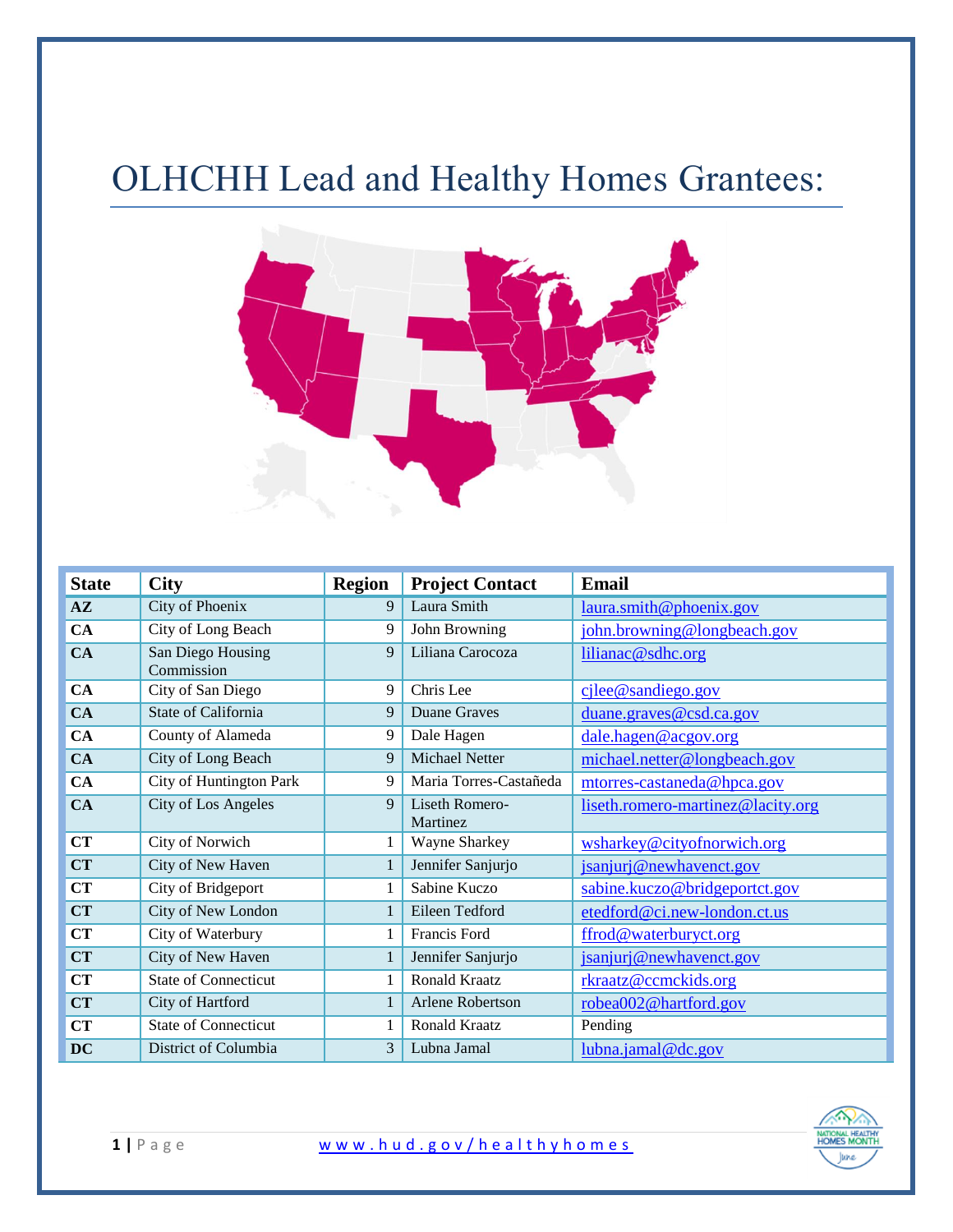| $\bf DE$               | <b>State of Delaware</b>                    | 3              | Har Ming Lau               | harming.lau@state.de.us                |
|------------------------|---------------------------------------------|----------------|----------------------------|----------------------------------------|
| GA                     | City of Atlanta                             | $\overline{4}$ | John Armour                | jarmour@atlantaga.gov                  |
| IA                     | City of Sioux City                          | 7              | <b>Bradon Neilson</b>      | bneilson@impact7g.com                  |
| IA                     | <b>City of Cedar Rapids</b>                 | $\overline{7}$ | Arthur anderson            | a.anderson@cedar-rapids.org            |
| IA                     | City of Marshalltown                        | 7              | Michelle Spohnheimer       | mspohnheimer@ci.marshalltown.ia.us     |
| IA                     | City of Sioux City                          | $\overline{7}$ | Jill Wandersheid           | jmwander@sioux-city.org                |
| IA                     | City of Dubuque                             | 7              | Kim Glaser                 | kglaser@cityofdubuque.org              |
| $\mathbf{L}$           | <b>Madison County</b>                       | 5              | Margaret (Peggy)<br>Dugger | mmdugger@co.madison.il.us              |
| $\mathbf{I}$           | City of Moline                              | 5              | Kaye J. Whitley            | kwhitley@moline.il.us                  |
| $\mathbf{IL}$          | St. Clair County                            | 5              | Joan Scharf                | jscharf@co.st-clair.il.us              |
| ${\bf I}{\bf L}$       | City of Kankakee                            | 5              | Gloria Dowdy               | gjflemming@citykankakee-il.gov         |
| $\mathbf{IL}$          | County of Peoria                            | 5              | Dale Clarkson              | dclarkson@peoriacounty.org             |
| ${\bf I}{\bf L}$       | <b>Winnebago County</b>                     | 5              | <b>Stephanie Peters</b>    | speters@wchd.org                       |
| $\mathbf{IL}$          | <b>City of Chicago</b>                      | 5              | Cynthia Gardner            | cynthia.gardner@cityofchicago.org      |
| IN                     | City of Fort Wayne                          | 5              | Jim Atz                    | james.atz@cityoffortwayne.org          |
| IN                     | City of South Bend                          | 5              | Charles McMannis           | charlesmcmannis@sbhaonline.com         |
| KY                     | Louisville-Jefferson<br>County              | $\overline{4}$ | Nancy Williams             | nancy.william@louisvilleky.gov         |
| <b>MA</b>              | City of Worcester                           | 1              | Tim Hansen                 | hansent@worcesterma.gov                |
| <b>MA</b>              | City of Boston                              | 1              | David George               | dgeorge.dnd@cityofboston.gov           |
| <b>MA</b>              | City of Lawrence                            | 1              | <b>Steve Vega</b>          | steve_vega@msn.com                     |
| <b>MA</b>              | City of Lowell                              | 1              | Toni Snow                  | tsnow@lowellma.gov                     |
| <b>MA</b>              | City of Lynn                                | 1              | Jeff Weeden                | jweeden@lhand.org                      |
| <b>MA</b>              | City of Fitchburg                           | 1              | Liz Murphy                 | lizmurphy@fitchburgma.gov              |
| <b>MA</b>              | City of Gloucester                          | 1              | Emily A. Freedman          | efreedman@gloucester-ma.gov            |
| <b>MA</b>              | City of Boston                              | 1              | Victoria Claiborne         | victoria.claiborne@boston.gov          |
| <b>MA</b>              | City of Somerville                          | 1              | Russell V. Koty            | rkoty@somervillema.gov                 |
| <b>MA</b>              | City of Malden -<br>Redevelopment Authority | 1              | Wayne Martineau            | wmartineau@maldenredevelopment.com     |
| <b>MA</b>              | <b>City of Worcester</b>                    | 1              | <b>James Brooks</b>        | brooksj@worcesterma.gov                |
| $\mathbf{M}\mathbf{D}$ | <b>Baltimore County</b>                     |                | 3 David Fielder            | dfielder@baltimorecountymd.gov         |
| <b>MD</b>              | <b>Baltimore City</b>                       | 3              | Shenika Frasier-Kyer       | sheneka.frasier-kyer@baltimorecity.gov |
| <b>ME</b>              | Maine State Housing<br>Authority            | 1              | Mark Grondin               | mgrondin@mainehousing.org              |
| <b>ME</b>              | <b>City of Lewiston</b>                     | 1              | Jayne Jochem               | jjochem@lewistonmaine.gov              |
| MI                     | Charter County of Wayne                     | 5              | Kathleen McElroy           | kmcelroy@waynecounty.com               |
| $\bf{MI}$              | <b>County of Muskegon</b>                   | 5              | Victoria Luthy             | luthyvi@co.muskegon.mi.us              |
| MI                     | State of Michigan                           | 5              | Carin Speidel              | speidelc@michigan.gov                  |
| MI                     | City of Detroit                             | 5              | Aida Colon                 | acolon@detroitmi.gov                   |
| <b>MN</b>              | City of Duluth                              | 5              | Karen Olesen               | kolesen@duluthmn.gov                   |

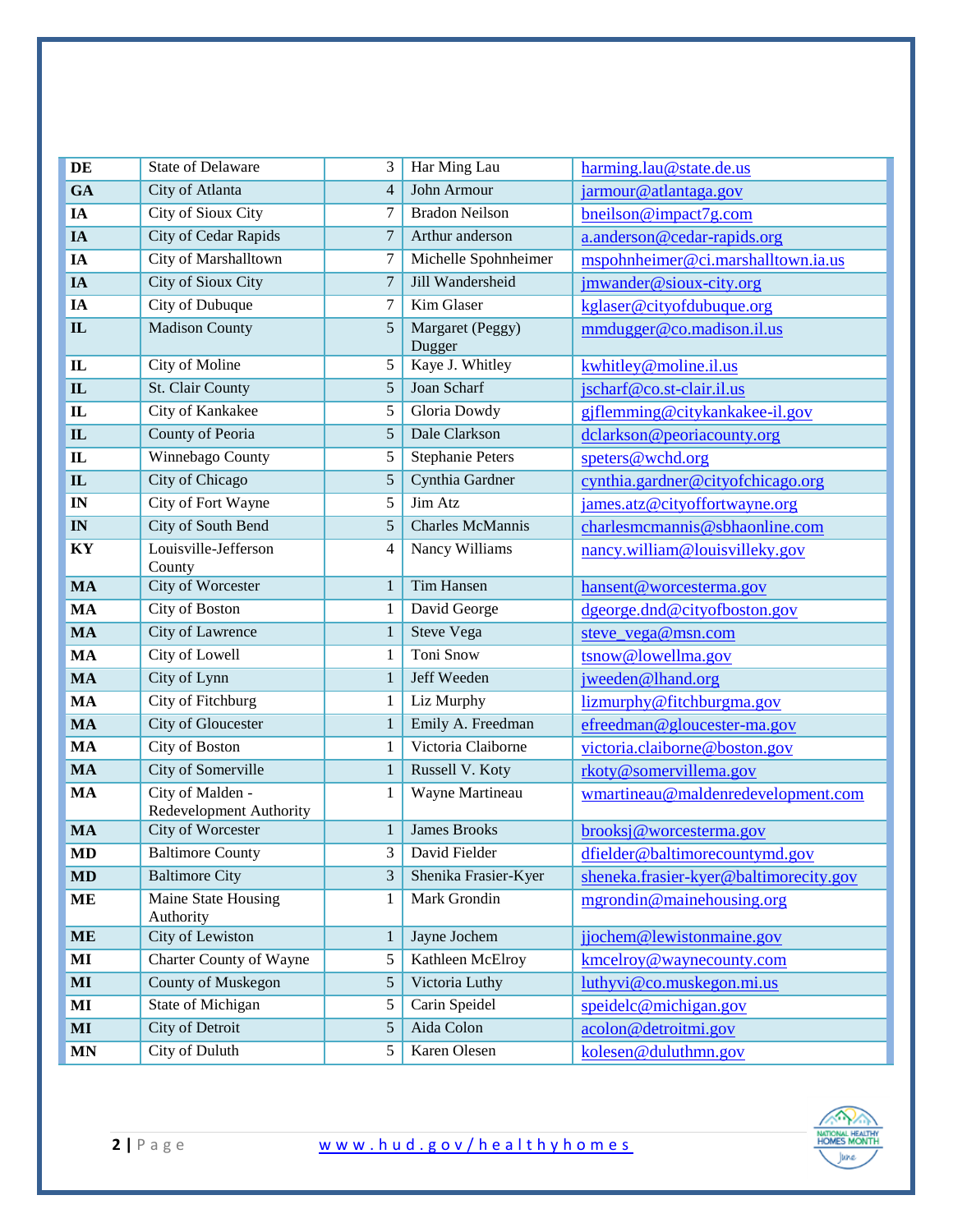| <b>MN</b>              | City of Minneapolis                                    | 5              | Alex Vollmer                   | alexander.vollmer@minneapolismn.gov |
|------------------------|--------------------------------------------------------|----------------|--------------------------------|-------------------------------------|
| <b>MN</b>              | Hennepin County                                        | 5              | Michael Jensen                 | michael.a.jensen@co.hennepin.mn.us  |
| <b>MN</b>              | <b>Hennepin County</b>                                 | 5              | Michael Jensen                 | michael.jensen@hennepin.us          |
| <b>MO</b>              | Kansas City Missouri                                   | 7              | Amy Roberts                    | amy.roberts@kcmo.org                |
| <b>MO</b>              | County of St. Louis                                    | $\overline{7}$ | Tom Filla                      | tfilla@stlouisco.com                |
| <b>MO</b>              | City of St. Louis                                      | 7              | William Rataj                  | ratajb@stlouis-mo.gov               |
| NC                     | City of Charlotte                                      | $\overline{4}$ | Diane Adams                    | dadams@ci.charlotte.nc.us           |
| NC                     | City of Winston-Salem                                  | 4              | <b>Billy Caudle</b>            | billyjc@cityofws.org                |
| <b>NE</b>              | City of Omaha                                          | $\overline{7}$ | <b>Steve Zivny</b>             | steven.zivny@cityofomaha.org        |
| $\mathbf{N}\mathbf{H}$ | City of Nashua                                         | 1              | Elineth More                   | moree@nashuanh.gov                  |
| $\mathbf{N}\mathbf{H}$ | New Hampshire Housing<br><b>Finance Authority</b>      | $\mathbf{1}$   | <b>Christine Lavallee</b>      | clavallee@nhhfa.org                 |
| $\mathbf{N}\mathbf{H}$ | Manchester (NH)                                        | 1              | <b>Todd Fleming</b>            | tfleming@manchesternh.gov           |
| $\mathbf{N}\mathbf{V}$ | City of Henderson                                      | 9              | <b>Gilbert Medina</b>          | gilbert.medina@cityofhenderson.com  |
| $\bold{NY}$            | County of Orange                                       | $\overline{2}$ | John Ebert                     | jebert@orangecountygov.com          |
| NY                     | Erie County (NY)                                       | $\overline{2}$ | Rebecca Henry                  | rebecca.henry@erie.gov              |
| $\bold{NY}$            | Monroe County                                          | 2              | Paul Hunt                      | phunt@monroecounty.gov              |
| NY                     | <b>Broome County</b>                                   | $\overline{2}$ | Sarah Walker                   | swalker@co.broome.ny.us             |
| $\bold{NY}$            | Chautauqua County                                      | 2              | <b>Mark Stow</b>               | stowm@co.chautauqua.ny.us           |
| NY                     | City of New York                                       | $\overline{2}$ | Adrienne Washington-<br>Harris | washinga@hpd.nyc.gov                |
| $\bold{N}\bold{Y}$     | Onondaga County                                        | 2              | <b>Anthony Mueller</b>         | tmueller@ongov.net                  |
| $\bold{N}\bold{Y}$     | City of Schenectady                                    | $\overline{2}$ | Jaclyn Mancini                 | jmancini@schenectadyny.gov          |
| $\bold{N}\bold{Y}$     | City of New York                                       | $\overline{2}$ | James Hsi                      | hsij@hpd.nyc.gov                    |
| $\bold{N}\bold{Y}$     | <b>City of Rochester</b>                               | $\overline{2}$ | <b>Conrad Floss</b>            | flosse@cityofrochester.gov          |
| OH                     | City of Springfield (OH)                               | 5              | Ed Leinasars                   | eleinasars@springfieldohio.gov      |
| OH                     | <b>Lucas County Regional</b><br><b>Health District</b> | 5              | Jerry Culkowski                | gerard.culkowski@toledo.oh.gov      |
| OH                     | <b>Mahoning County</b>                                 | 5              | Dan Martin                     | dmartin@mahoningcountyoh.gov        |
| <b>OH</b>              | State of Ohio                                          | 5              | Sue Smith                      | sue@betterhealthyenvironments.com   |
| OH                     | <b>Summit County</b>                                   | 5              | Renee Dell                     | rdell@schd.org                      |
| OH                     | City of Cincinnati                                     | 5              | Cynthia McCarthy               | cynthia.mccarthy@cincinnati-oh.gov  |
| OH                     | State of Ohio                                          | 5              |                                | Pending                             |
| OH                     | Cuyahoga County                                        | 5              | Stephanie<br>McConoughney      | smcconoughey@ccbh.net               |
| <b>OH</b>              | <b>City of Columbus</b>                                | 5              | Erica Hudson                   | ejhudson@columbus.gov               |
| OH                     | City of Cleveland                                      | 5              | Brian Kimball                  | bkimball@city.cleveland.oh.us       |
| OH                     | City of Akron                                          | 5              | Doug Taylor                    | dmtaylor@akronohio.gov              |
| OR                     | City of Portland (OR)                                  | 10             | Pending                        | Pending                             |
| PA                     | County of Lawrence                                     | 3              | Kim Knida                      | khnida@lccap.org                    |
| PA                     | City of Erie (PA)                                      | 3              | <b>Aaron Snippert</b>          | asnippert@redeveloperie.org         |